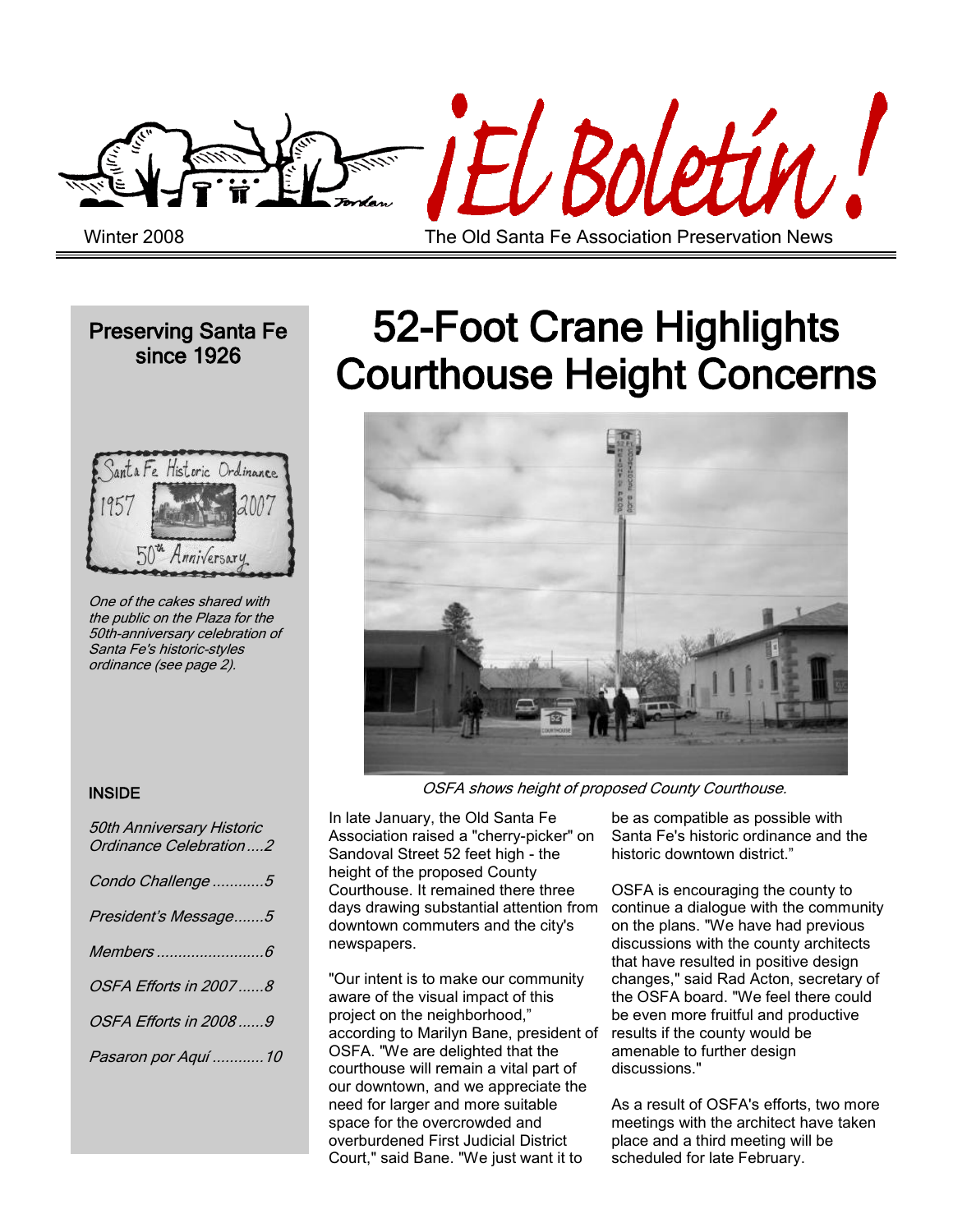### Community Comes Together for ¡Posole on the Plaza!

**Celebrating** the 50th Anniversary of the City's Historic **Ordinance** 



Featured speakers City Councilor Rebecca Wurzburger and Mayor David Coss.

While traditional northern New Mexico and mariachi music played, locals and visitors were treated to cake and posole.

*"I ran into lots of friends that I hadn't seen since grade school,"* was one of the most satisfying remarks heard about Santa Fe's Celebration honoring the 50th anniversary of the Historic Styles Ordinance. The event drew several hundred neighbors to the Plaza Association. on Saturday, October 27th. While traditional northern New Mexico and mariachi music played, locals and

visitors were treated to cake and posole, hosted by City of Santa Fe Historic Preservation Division, the Historic Design Review Board, the Historic Santa Fe Foundation and, of course, the Old Santa Fe





Mayor Coss served as Master of Ceremonies commemorating the ordinance and its importance to the community. Councilor Wurzburger, a strong supporter of the event, noted that the ordinance has not only protected Santa Fe's historic character, but its continued existence shows that today's citizens hold the same values and traditions as those who developed the ordinance. Nancy Meem Wirth, Cecilia Rios, Tom Udall and Pen LaFarge spoke eloquently and personally on behalf of our whole community.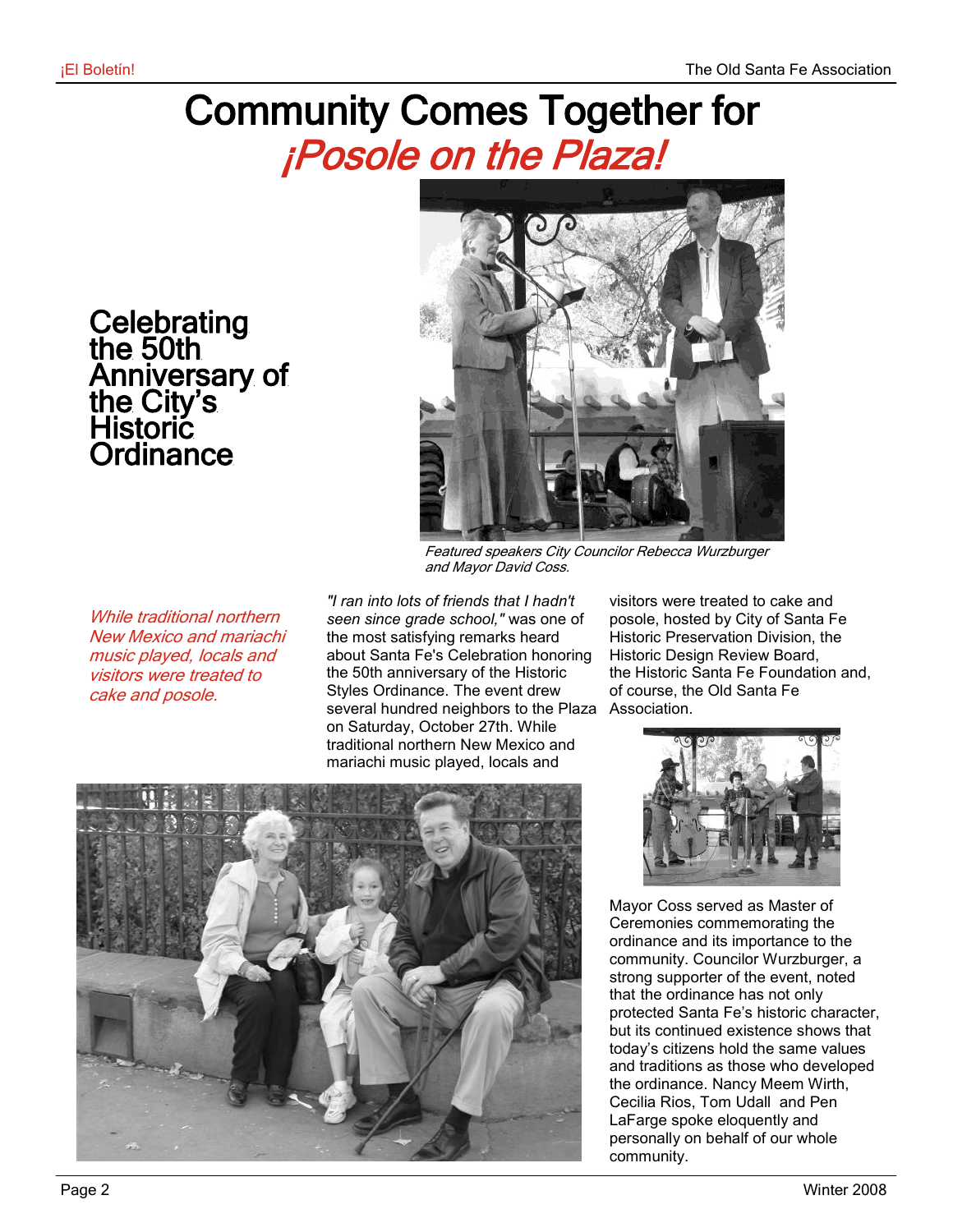# People Enjoy Posole on the Plaza

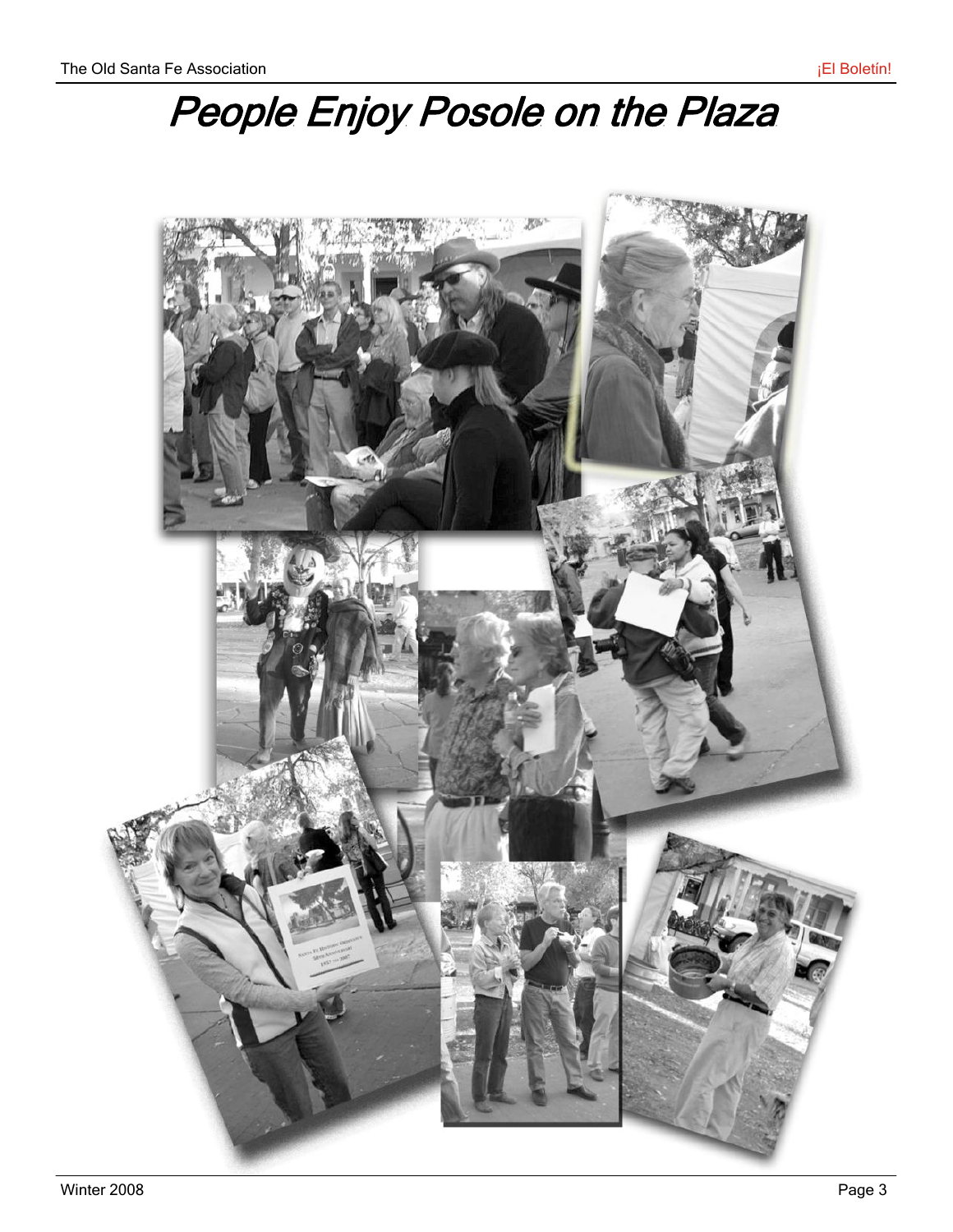# People Enjoy Posole on the Plaza

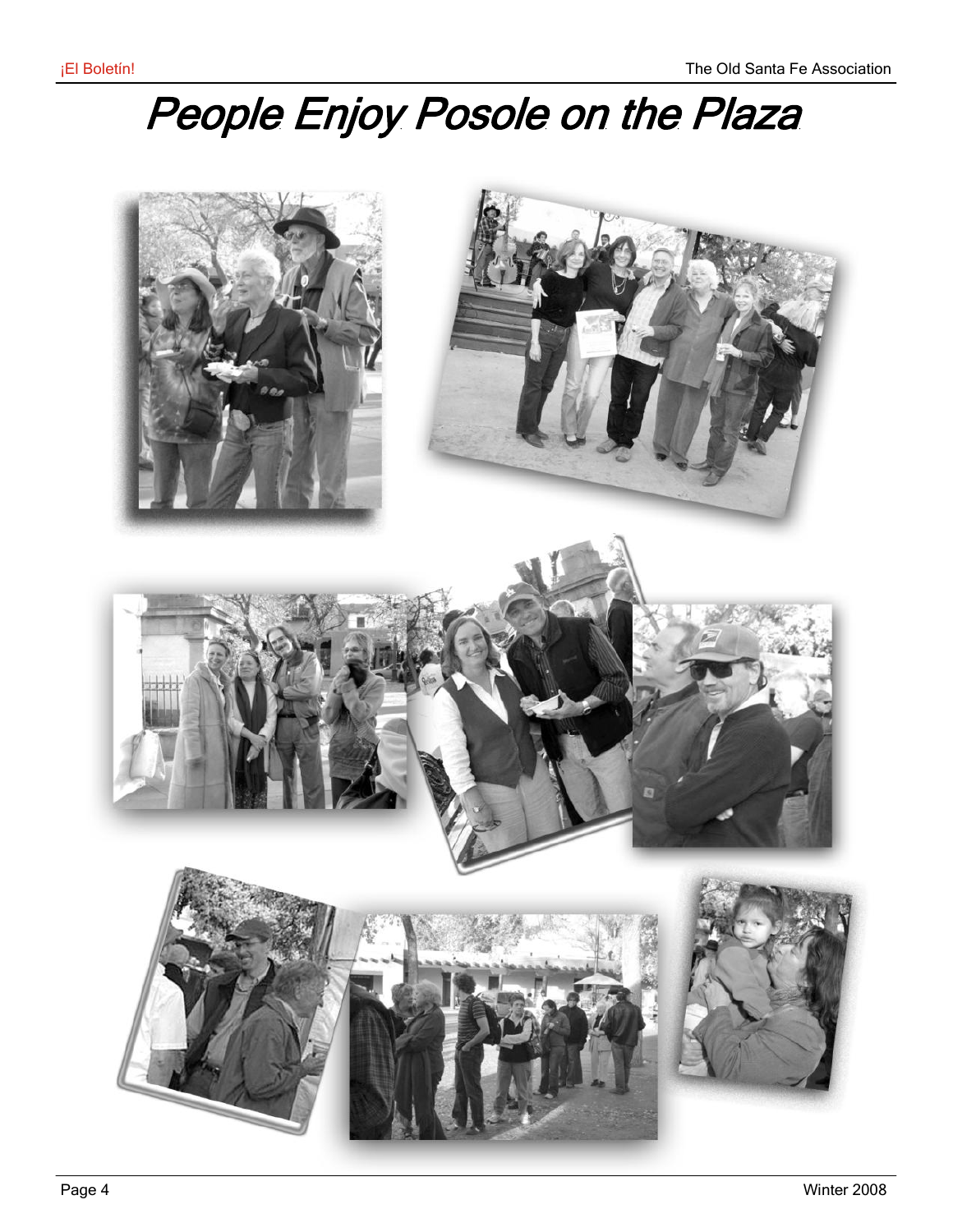### OSFA Challenges Condo Project

On November 29, the Old Santa Fe Association (OSFA) filed a court challenge to the City Council's 5-3 approval last May of a dense 19-unit condominium project in a ravine off Old Taos Highway.

Legal briefs by OSFA's lawyers, Fred Rowe and Dan Yohalem of the Santa Fe Neighborhood Law Center, contested council approval of the developer's rezoning request for the two-acre site as illegal "spot-zoning" of a steep and unique tract with drainage and sewage problems.

According to Marilyn Bane, president of OSFA, the intervention was filed to protest the misuse of the zoning process. "The City Council's approval of this project is a violation of the city's General Plan, a violation of the city's zoning codes and a violation of the integrity of the city's entire zoning process. Further, it is a violation of our community's trust that the city will protect its citizens' health, safety and welfare from hazards such as noise, traffic, fumes and pollution from the adjacent Route 599 freeway interchange," Bane said. At the close of law.

the May 9 public hearing, Mayor David Coss voiced the same concern. He recognized that the Council's approval was based on the developer's inducement of affordable housing on the north side, but said that it raised "an environmental justice issue of working class families next to a highway interchange."

"If we do this," Coss cautioned, "we will be throwing out the rest of the rules and the rest of the planning."

OSFA's brief also criticized the council's May 9, 2007 decision as contravening "administrative due process of law" because of its failure to include findings of fact and legal conclusions on key issues as required by state law governing administrative appeals from "quasi-judicial" land use decisions.

OSFA firmly supports diverse housing opportunities and affordable housing as a civic priority throughout Santa Fe, consistent with the General Plan and pertinent city ordinances administered with impartiality and due process of

## Message from the President

I would like to thank our board for its tireless work in 2007, and all our members who have given the time and effort to support OSFA's efforts throughout this past year.

As a result, we have increased our involvement in city and county issues, increased our relationships within City Hall, increased our collaboration with other groups, increased our visibility within the community and, most importantly, increased our membership.

Last September, however, we lost a dedicated lifetime member of our organization, Irene Von Horvath. We are deeply saddened at Irene's death, and also deeply grateful for her generosity in willing us her home on Canyon Road. According to her personal representatives, "Irene's great generosity was motivated by OSFA's mission."

Now, in the beginning months of 2008, OSFA is even more committed to fulfilling that mission. Please help us in reaching our goals by renewing your membership in OSFA today.

To receive OSFA e-mails ,sign on at www.theoldsantafe.com. Or, you can always call me directly at 984-8428.

Warmly,

Marilyn Bane President

OSFA firmly supports diverse housing opportunities and affordable housing … consistent with the General Plan and pertinent city ordinances.

#### OSFA Board of Directors

Marilyn Bane, *President* 984-8428

Tim Maxwell, *Vice President* 820-1299

Rad Acton, *Secretary* 983-5175

Richard McCord, *Treasurer* 982-4781

#### **Directors**

Randall Bell Philip Crump Deanna Einspahr Richard Ellenberg Ann Lacy Pen Lafarge Maurice Lierz Bill Loeb Joanne McCarthy Wayne Nichols Jane Petchesky Tom Spray Karen Walker Mac Watson Ted Williams

#### **Ex-Officio**

Eric Blinman, Ph.D. *Department of Cultural Affairs*

Graciela Tome, Chair *Historic Santa Fe Foundation*

Elaine Bergman, Executive Director *Historic Santa Fe Foundation*

We have increased our involvement in city and county issues, increased our communication with City Hall, increased our collaboration with other organizations, increased our visibility within the community and, most importantly, increased our membership.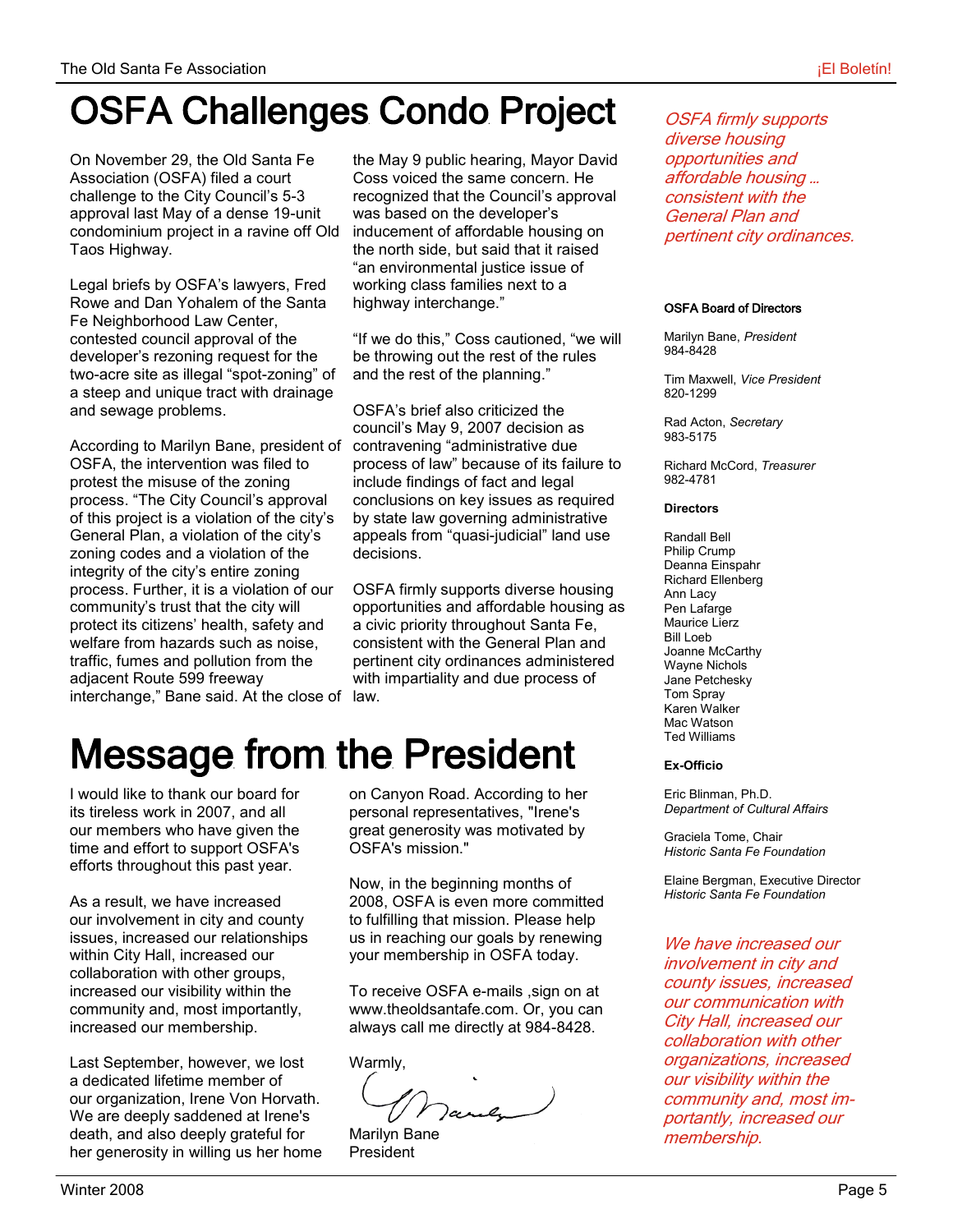

#### **LIFETIME MEMBERS**

Norma Lumpkins Mr. & Mrs. L.E. Meyer Mr. & Mrs. Mort McGinley

#### **BENEFACTORS**

William Cowles David W. Douglas William Loeb Watson Conserves

#### **LEADERS**

James B. Baker Nancy A. Baker Marilyn Bane Laughlin & Rene Barker Signe M. Bergman Sallie Bingham Carl Boaz Mrs. Elspeth G. Bobbs Phillip & Eleanor Bove June & Tom Catron III Honey & Peter Chapin Robert Coffman Edward & Mary Jean Cook Paul Duran Richard Ellenberg Frank & Eleanor Evans Gail Factor-Wilkinson Jack & Jeanne Frazier Dan & Terri Guy Anabel & Jon Konwiser Frank A. Ladd Michele \$ Richard Martinez David W. Matthews Joanne McCarthy Charles Newman Mr. & Mrs. William Overstreet Melanie Peters Paul & Donna Plunket Art & Cheryl Roth Tom Spray Karen Walker Gary Wallace Nancy Wirth Altura Communications Baker Management LTD Karen Walker Real Estate

#### **PATRONS**

Canyon Neighborhood Association Cate Adams Dr. & Mrs. Harris W. Barber Lisa & Gregg Bemis Jean L. Bergeron Mr. & Mrs. D. G Blair David & Katherine Chase Tom Chavez Jane Chermayeff Beverley Spears & Philip Crump Mrs. George H. Dapples Dr & Mrs Julio Davila Rose Lu de Windt Ruth H. Dillingham Brooke Dulaney James H. Duncan, Sr Bill & Ellen Dupuy Glenn & Patricia Ferguson Joe & Beverly Forsman Rebecca Frenkel Walter & Kate Ganz C. Jill Grady John Mattson & Stephanie Greene Wendell & Harriett Harris Russ Mosteller & Karen Heldmeyer Lynn Thompson Hoffman Bob & Lynn Jones Consuelo Bokum & Frank Katz Betty Caldwell & Norma Kearby Betty & Ray Kersting Mrs. Alfred King Margot Ladwig Lissa Reidl & Orlando Leibovitz Nancy & Fred Lopez Richard McCord Susan McGreevy Charles & Edwina Milner Rosemary & Bernie Minard Clyde & Martha Nichols Matthew O'Reilly Jane Petchesky Henry & Peggy Pick Donna Quasthoff Ellen Bradbury & Ed Reid Donna & John Rust Al & Mary Anne Sanborn John & Merry Schroeder Eve & Fred Simon Dr. Charles M. & Ann H Smith Rick & Layne Vickers Smith

Jim & Georgia Snead Graciela Tome Michael Trusty Steve & Suzanne Watkins Marta Weigle Theodore Williams Carol & Peter Wirth

#### **MEMBERS**

Rad Acton A. Samuel Adelo Barbara Lenssen & Keith Anderson Shirley Anderson Dena Aquilina Edward Archuleta Alfredo A. Baca Drew & Ellen Bacigalupa Mr. & Mrs. Alexander Bainbridge Joan Baker Nancy & John Bartlit Charles & Marilyn Batts Robert Baustian John O. Baxter Sarah Bennett Blaire Bennett Elaine Bergman Jean Berinati Jerome S. Bernstein Joyce Blalock Philip Block Deborah Bristow Rosalind Simpson & Ken Brooks Harold & Norma Brown Lowell & Shirley Brown Lynn Brown Amy Bunting George & Carol Burleson Tish Butler Barbara Canfield Lynne Canning Kathryn Chester Willard Chilcott Patrick & Lexy Clement Teresa Clint Joan Blythe & John Clubbe Susan Cook Blair & Bill Cooper Shirley Pearson & Reggie Cox Janet Creelman Charlotte Culberg Richard Cunningham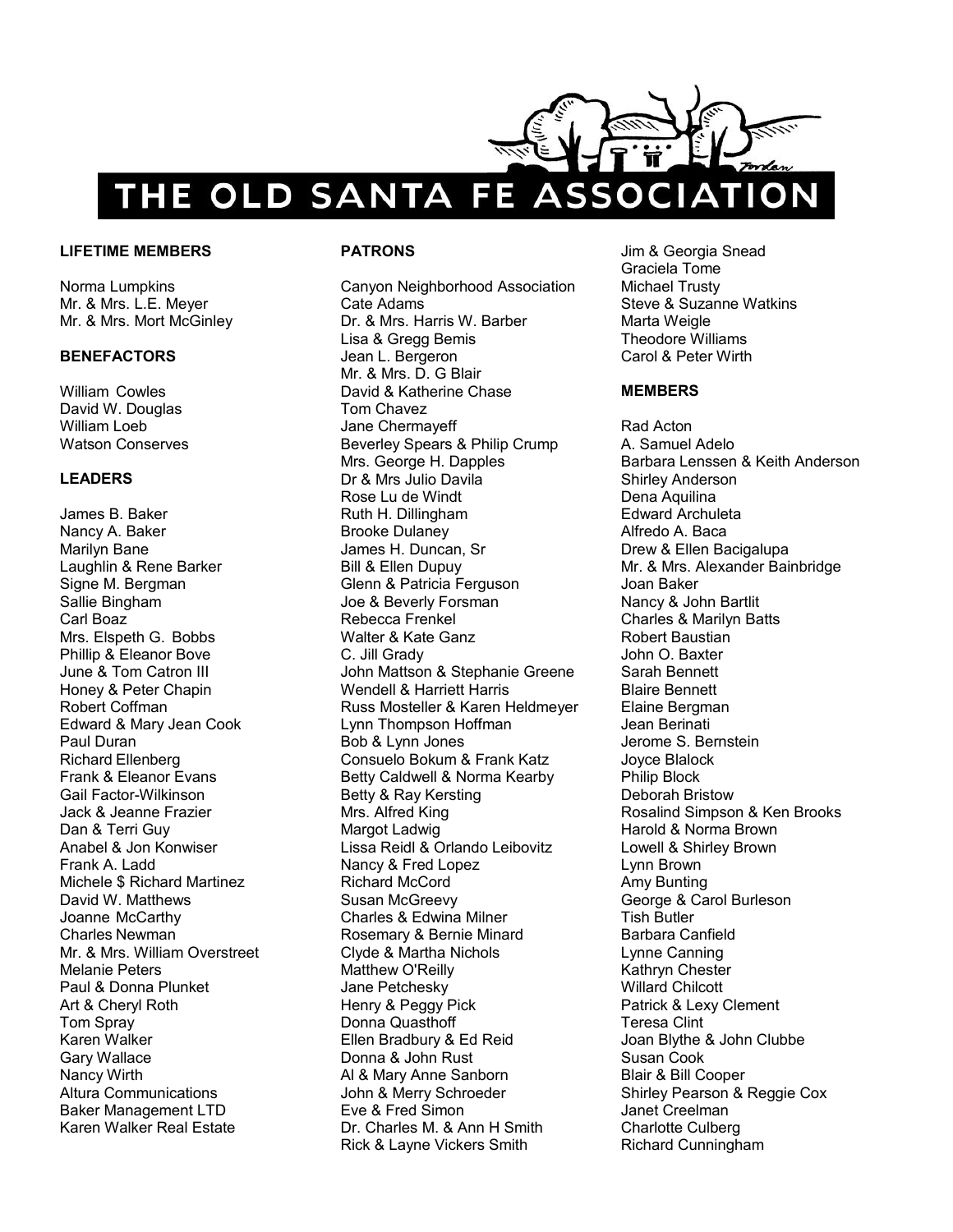Susan Curtis Nancy Dahl Bill & Dona Dales Georgia K. Davis Shirley Ross Davis Volker de la Harpe Margaret Denney Jim & Pam Downey Albert & Connie Durand Brian Egolf Deanna Einspahr Mary Lou Falion James Faris Jan Wisniewski & Jane Farrar Patricia Feather William Field Andrea Fisher Barbara Fix Marilyn M. Forbes Joan Fox Elizabeth Fuller LaFayette Funk, Jr. Jose Garcia Jane Gaziano James & Kathy Gentry Ann & Paul Gerber Charles & Rose Gibbs Peter Goodwin Helen Graham Mary & Todd Granzow Robin Gray Teresa O. Greenwald Richard C. Gross Jim Harrington Janet "Honey" Harris Julius D. Heldman Leon & Rosalie Heller Harriet Heltman Susan C. Herter Stanton H. Hirsch David Hultin Pat Hummer Peggy Humphreys Virginia C. Inman Bill & Cheryl Jamison Sam Jamron Chester H. Johnson Susan Hebert Jones Louann C. Jordan Suhail Jundi Daniel T. Kelly, Jr. Larry & Shirley Kircher Debra Weissman & Laurel Knowles Karen Kolbert Anne & Walter Kunz Ralphe & Patricia LaBauve Ann Lacy John Pen LaFarge Sarah Lawless Stanford Lehmberg Louise Leopold

Maurice and Virginia Lierz Tim Lopez Sandra MacGillivray Loren & Margaret Mall Rick Martinez Tim and Ann Maxwell James & Susan Mayer Patricia F. McCulloch Gillian W. McHugh Matthew McQueen Bertha M. Medina Mrs. Barbara T. Meem Frances Levine & Thomas Merlan Haydock Miller, Jr. Shirley & Tom Minett Tom Moore Carol E. Muratore Robert & Townley Neill Wayne & Susan Nichols Corina Nolting Sarah L. Oakes David Ortega, DDS Frank & Dolores Ortiz John Otter Kenneth Payson Carmen G. Pert Xander Pertusini Susan Phillips Joanne Phillips Sam Pick Pat Hummer & Al Pitts Arlene B. Post Diane Quarles Carolyn Lamb & Steve Reed Agnesa Reeve Genevieve Regas Walter & Virginia Reichart Claudia Jessup & Jonathan Richards Jerry Richardson Vel Richey-Rankin Sally Romig Brett Roorbach Janet Reed Rousselot Frederick Rowe Charlotte Roybal William & Barbara Rugg Sibyl Saam Bill & Sue Sauter William & Gloria Sawtell Karen Lehman & Peter Schanck Billie & Joseph Schaumberg Dale Schrage Richard Sellars Martha Sewell Gail P. Somota Stella Spray Richard Stark Michael & Anita Stevenson Louise L. Stuto Corrine Sze Emily L. Tefft

Anita K. Thompson Waite Thompson Bruce, Ariana & Greg Throne Wolcott Toll Walter & Carolyn Trela Don Van Soelen Darlene Velicki Vista Encantada Neighborhood Assoc. Chris & Patti Webster Helen & Martin Weiss Elizabeth B. West Stephen Westheimer Dulcenia Wilder Charles & Linda Winston Rebecca Wurzburger Deborah Wyandt Ann & Phil Yarick **BUSINESS** Altura Communications Baker Management LTD Anderson/Schroeder, Inc

Building Ventures Unlimited Camera Shop of Santa Fe Cassutt Hays & Friedman Charter Bank Conron & Woods Architects Coronado Paint & Decorating Crocker Ltd. De Windt & Assoc Feather & Gill Design First Natl Bank of Santa Fe Hokanson Capital Mgmt John Herbrand John Midyette III -- Architect Karen Walker Real Estate Kitchen Dimensions Kokopelli Property Management Monroe Gallery Neil & Cindy Lyon Patricia Carlisle Fine Art Plaza Hardwoods Quinn Southwest/John Adams Rancho Jacona **Statements** Steven Robinson, Architect Suby Bowden Assoc. Susan Harris Realty The Pinon Group Attn: Nic Smith Tigges Planning Consultants Tony Ivey & Associates Veneklasen Property Mgmt.

Victor Johnson Architects Western Equities, Inc.

Zago Papers Zephyr Clothing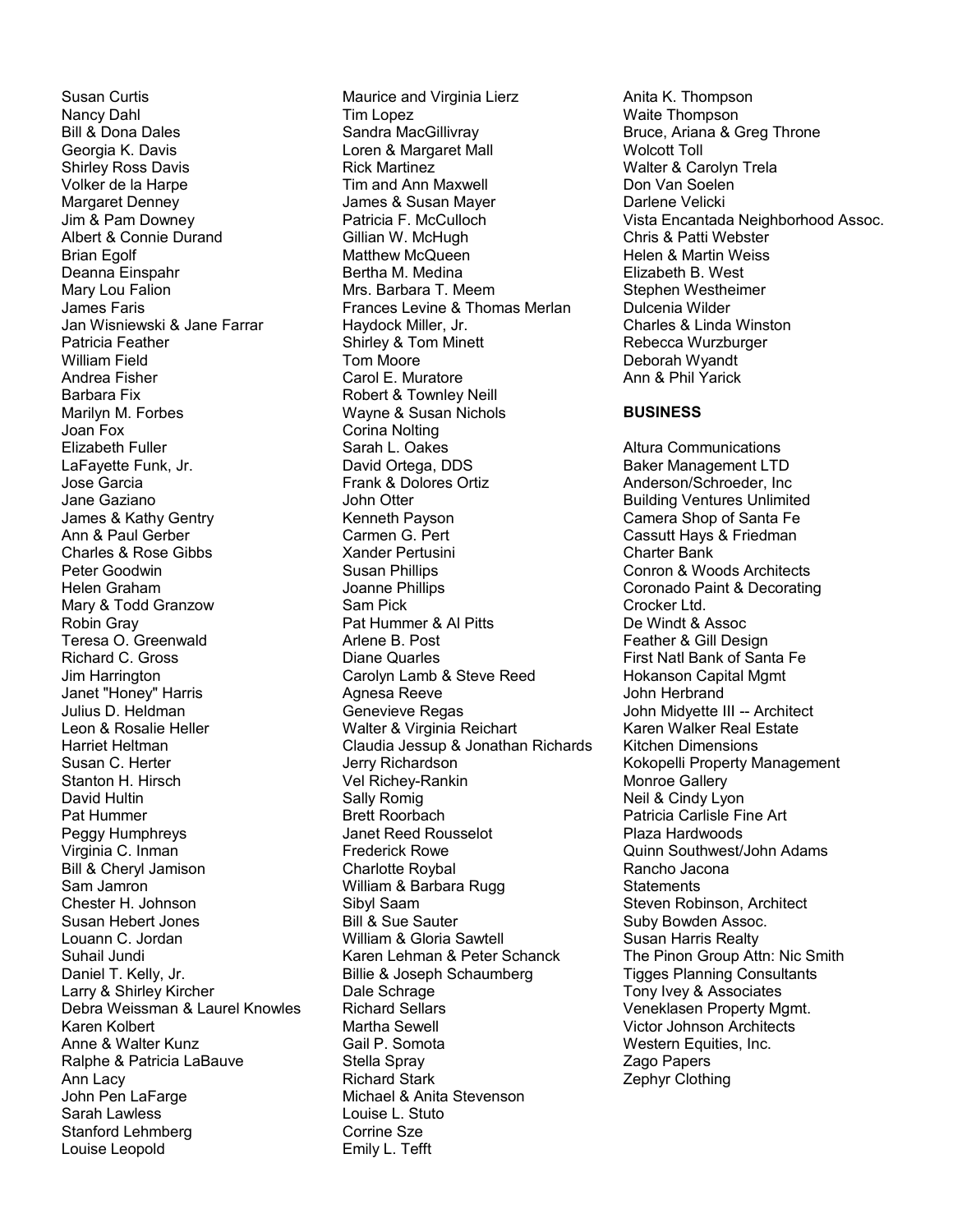## OSFA Efforts in 2007.

#### **January**

- OSFA presses for "findings of fact" from the OSFA meets with Jack Hiatt, Acting Director of Historic Design Review Board (HDRB) to reduce number of appeals to City Council
- OSFA offers to subsidize an Historic Ordinance orientation for HDRB, staff and City Council members
- OSFA works with the HDRB to streamline the board's tasks by giving staff preliminary review decisions in routine cases
- OSFA advises on proposed development of St. Catherine's Indian School; registers concern over "benign neglect" of historic buildings
- OSFA Board approves purchase of Web site domain www.theoldsantafe.com

#### **February**

- OSFA Board welcomes new officers: Marilyn Bane, President; Tim Maxwell, Vice President; Richard Ellenberg, Secretary; Richard McCord, Treasurer
- OSFA asks school board for postponement of status review of Carlos Gilbert and Acequia Madre schools
- OSFA supports adoption of new State Codes prior to approving a green building code

#### **March**

- OSFA works to protect the Manderfield School by adding it to the state registry
- OSFA reviews preliminary architectural plans for the new County Courthouse
- OSFA requests inclusion of a member of the historic preservation community on the Convention & Tourist Bureau advisory committee
- OSFA Board members press for division status for the Historic Preservation Section at City Hall

#### **April**

- OSFA reviews model of the proposed Lensic Project with Jeff Seres and Alexis Girard; requests special meeting regarding height
- OSFA sponsors Rita Garcia as a candidate for La Reina in the Fiesta Court
- OSFA Board votes not to endorse the Downtown Vision Plan and petitions the City Council not to adopt the plan without further refinement
- OSFA reaffirms our 20-year support for water in the Santa Fe River
- OSFA plans new Cultural Preservation Award to be given during Preservation Week

#### **May**

OSFA receives Sara Melton Award from the HDRB, presents Cecilia Rios with OSFA's first Cultural Preservation Award during

Preservation Week Awards ceremony

- Planning and Land Use, receives assurance that Historic Preservation Section will be a Division under new reorganization plans; volunteers to offer guidance and ideas about changes in the Historic Code, particularly on appeals and procedures
- OSFA Board votes to testify against proposed high-density housing near the Old Las Vegas Highway and Old Pecos Trail intersection, as it is the last remaining historic entry into Santa Fe
- OSFA supports retaining the footprint of one of the oldest stone walls in Santa Fe on Paseo de Peralta between Washington Avenue and Otero Street, while reducing the height for public safety purposes; repeats concerns that a negative outcome could set a dangerous precedent affecting all the walls, driveways and streets in our historic districts

#### **June**

- OSFA agrees to be a sponsor of the upcoming symposium "Liquid Assets: Using Water in the Arid Southwest" to be held in November
- OSFA sends letter to Cultural Properties Review Committee in support of putting Manderfield School on the historic register
- OSFA joins subcommittee to plan celebration of the 50th Anniversary of the Historic Ordinance in October
- OSFA attends meetings on Downtown Park and Shuttle Opportunities, presses for comprehensive marketing plan to include discounted parking rates for locals

#### **July**

- OSFA and the Historic Santa Fe Foundation (HSFF) establish reciprocal honorary positions for Chairs on respective boards
- OSFA joins in effort to help save the endangered historic Fountain Theatre in La Mesilla, N.M.
- OSFA recommends past president Karen Walker for OSFA's position on the Historic Design Review Board, replacing retiring member Jane Farrar; Karen was subsequently appointed by Mayor Coss.

#### **August**

- OSFA reviews City's Affordable Housing Needs Assessment Research with Kathy McCormick, head of Housing and Community Development
- OSFA votes unanimously to retain counsel to advise the board on legal steps regarding the proposed county

*(Continued on page 9)*

OSFA successfully works to upgrade the city Historic Preservation Section to a Division.

OSFA petitions City Council to not adopt Downtown Vision Plan.

OSFA receives Sara Melton Preservation Award.

OSFA votes to protest high-density housing near the Old Las Vegas Highway and Old Pecos Trail intersection.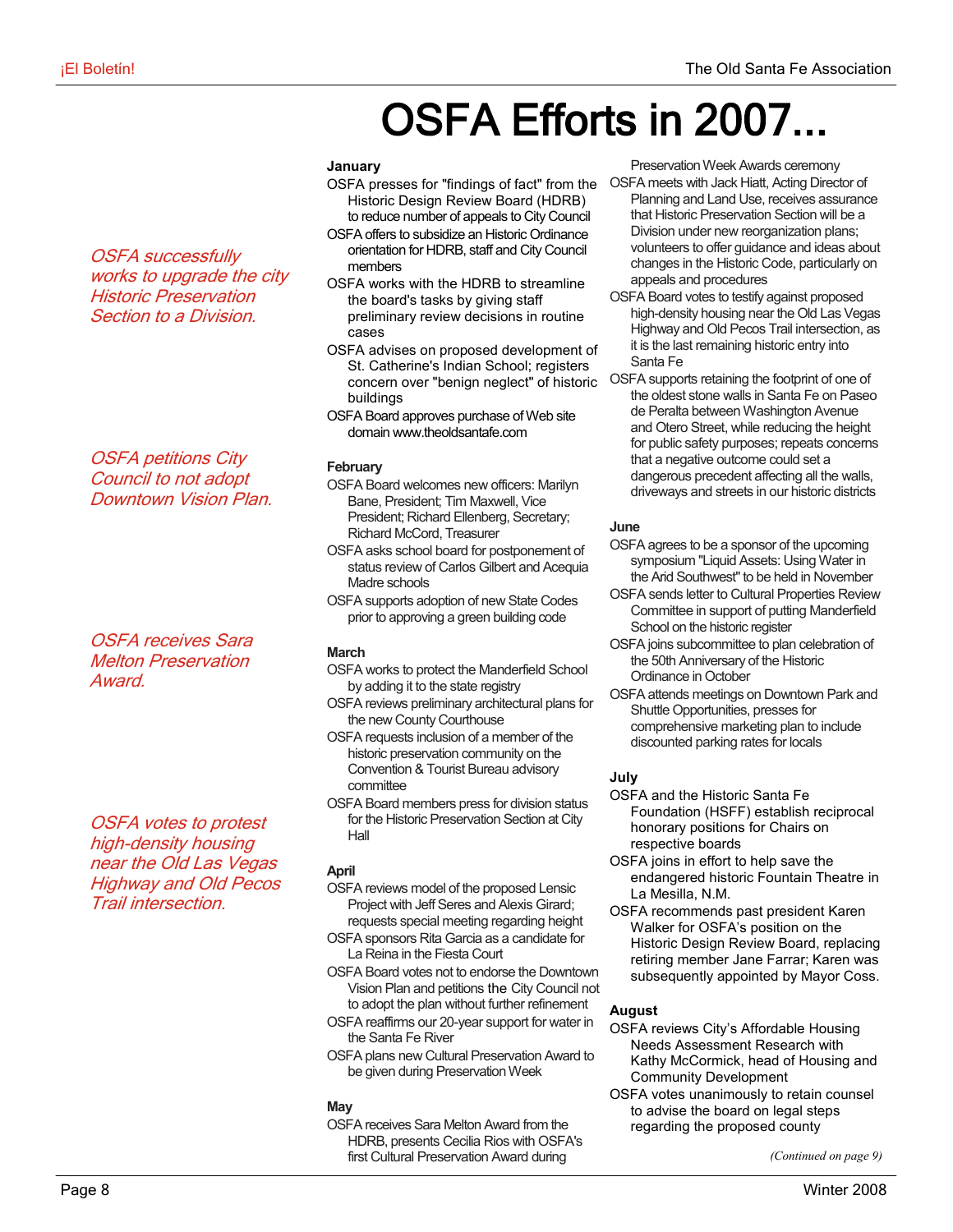#### courthouse *OSFA Efforts (Continued from page 8)*

- OSFA encourages city to coordinate with Beijing, China, contact to bring more than 50 mayors from China to next year's Preservation Week
- OSFA celebrates life of lifetime member Irene Von Horvath

#### **September**

- OSFA board authorizes three members to speak on behalf of OSFA to advise the county on matters pertaining to the county courthouse
- OSFA attends Early Neighborhood Notification meeting on the Santa Fe Flood Fringe Variance; promotes analysis and review by the Historic Design Review Board for the preservation of the flood plain

#### **October**

- OSFA hears presentation from Keith Toler, director of the Santa Fe Convention and Tourist Bureau, receives summary of new study on tourism in Santa Fe; this research confirms OSFA's promotion of the city's historic buildings, culture, traditions and viewscapes
- OSFA along with the Historic Santa Fe Foundation, Historic Design Review Board and the city's Historic Preservation Division host celebration of the  $50<sup>th</sup>$  anniversary of the Historic Ordinance with "Posole on the Plaza," featuring red and green chile, Territorialand Pueblo-style cakes, Northern New Mexican bands, and dignitaries Mayor Coss, Peter and Nancy Meem Wirth, Tom Udall, Chris Calvert and others
- OSFA continues to meet with county architects on the proposed county courthouse; testifies against height, massing and design before the Historic Design Review Board
- OSFA assists implementation of the Manderfield School being placed on the State Historic Register by the Cultural Properties Committee
- OSFA urges the Business/Capital District

Design Review Committee to reject the four-story height, mass and the overbuilding on the lot of the proposed Lensic project

#### **November**

- OSFA puts Planning Commission on notice that the city's affordable housing requirements will be avoided by the developer of the Lensic project
- OSFA becomes first client of the new nonprofit Santa Fe Neighborhood Law Center; the NLC was formed to preserve, protect and enhance the civic role of neighborhood associations in legal and policy matters. Patterned on the public interest law firms of the 1960's, the NLC will provide legal resources in support of community-wide civic causes impacting neighborhoods
- OSFA and the NLC agree to join in the appeal by a neighborhood association of the Old Taos Highway rezoning decision by the City Council reflecting improper amending of the General Plan
- OSFA continues program to educate and inform real estate agents/brokers on the significance and requirements of the Historic Ordinance

#### **December**

- OSFA testifies before the BCD-DRC against the variances requested by the developer of the Villas at the Lensic; asks that the developer reduce the overall massing and height of the building to conform to the city's Historic **Ordinance**
- OSFA holds annual meeting; elects officers; reports 20 percent yearly increase in membership; focuses on more and better contact with members through forums and the organization's new Website e-mail capability
- OSFA testifies before the HDRB against the height exception requested for a proposed new building on vacant land next to the existing Healy-Matthews building on Cerrillos Road

OSFA and the Historic Santa Fe Foundation establish reciprocal positions.

OSFA supports placing Manderfield School on the State Historic Register.

OSFA joins with neighborhood association to appeal City Council rezoning decision.

OSFA testifies against heights of proposed new buildings.

# … and Efforts in 2008

#### **January**

- OSFA board votes to thank Governor Richardson for moratorium on drilling in the Galisteo Basin
- OSFA president and board members meet with developer of proposed *Paseo Santa Fe* project on Archdiocese property; informally register concerns and offer advice on the process OSFA raises 52-foot crane on Sandoval

Street to show the public the height of the proposed County Courthouse; frontpage coverage by both Santa Fe daily newspapers as funding in support of the effort pours in; OSFA gains more new members

OSFA president and board members meet with state personnel to discuss plans for the proposed state parking garage west of the Roundhouse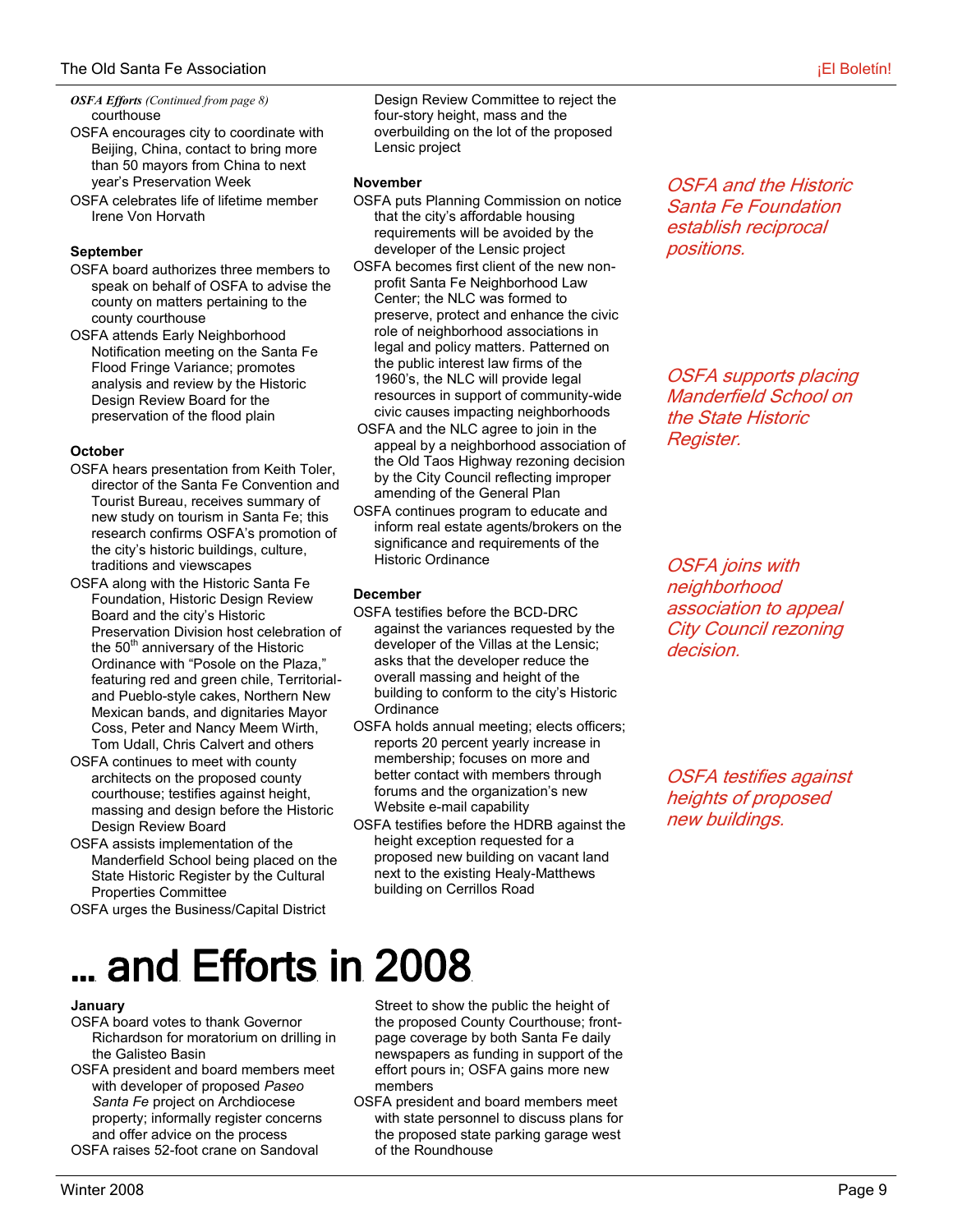### Pasaron por Aquí

**Irene von Horvath**. A pioneering champion of historic preservation passed from the Santa Fe scene when Irene von Horvath died on September 6, 2007 at the age of 88. A city resident since 1953, she threw herself into the life of the city, and was a principal architect of Santa Fe's Historic Styles Ordinance, which noted its 50th anniversary last October.



In a long and very full life, von Horvath was born in Russia in 1918, fled the country as an infant with her family to escape the Bolshevik Revolution, spent her early childhood first in China, then Europe, then came to America at the age of 12 to rejoin her father, a biochemistry professor based in Princeton, N.J. The family moved to Pittsburgh, where she completed high school and studied architecture at Carnegie Institute for Technology, in that school's first coeducational class.

Her first glimpse of New Mexico and Santa Fe came in December 1942 when she was 24, after she won an architectural contest with the prize of a cross-country bus trip. At the time she was virtually unaware of Santa Fe, but a travel agent urged her to put it on her itinerary, because "everybody goes to Santa Fe." On a cold winter evening she got off her bus on Route 66 at the Moriarty junction, then waited by the highway to be picked up and taken to

Santa Fe. She saw no houses and almost no trees, and she thought she had made a big mistake.

Eventually a little van came for her, and began the drive northward. As it passed through the village of Galisteo, the sun was setting; and as she looked westward, von Horvath watched the most spectacular sunset she had ever seen. In Santa Fe the smell of piñon smoke wafted through the air, and the narrow streets were lined with low adobe structures. She could hardly believe she was still in the United **States** 

"Love at first sight" was what she called her initial impression--but 11 more years would pass before she had saved enough money to return. In the meantime, she worked in New York City, always dreaming of New Mexico. When she came back in 1953, she came back to stay.

She found a house on Garcia Street, and got a job designing rural health clinics for the state Department of Health. Fascinated by the local architecture, she started attending every session of the city Planning Commission. When an opening came, Mayor Leo Murphy appointed her to fill it--because, she always said, he felt the need to choose a woman Republican, for balance. (She later changed her political allegiance, and also bought a house on Canyon Road, near the intersection with Camino del Monte Sol.)

An architectural clamor arose in the mid-1950s after the erection of the modernistic Desert Inn at the intersection of Old Santa Fe Trail and Alameda Street, in the heart of Santa Fe's most historic district. Mayor Murphy responded by asking von Horvath and some other prominent Santa Feans--among them writer Oliver La Farge and attorney Sam Montoya, who later became chief justice of the state Supreme Court--to draft a historic -styles ordinance. They did, and in

*(Continued on page 11)*

Irene was a principal architect of Santa Fe's Historic Styles Ordinance, which noted its 50th anniversary last October.

Von Horvath never stopped quietly working for things she felt were vital for Santa Fe.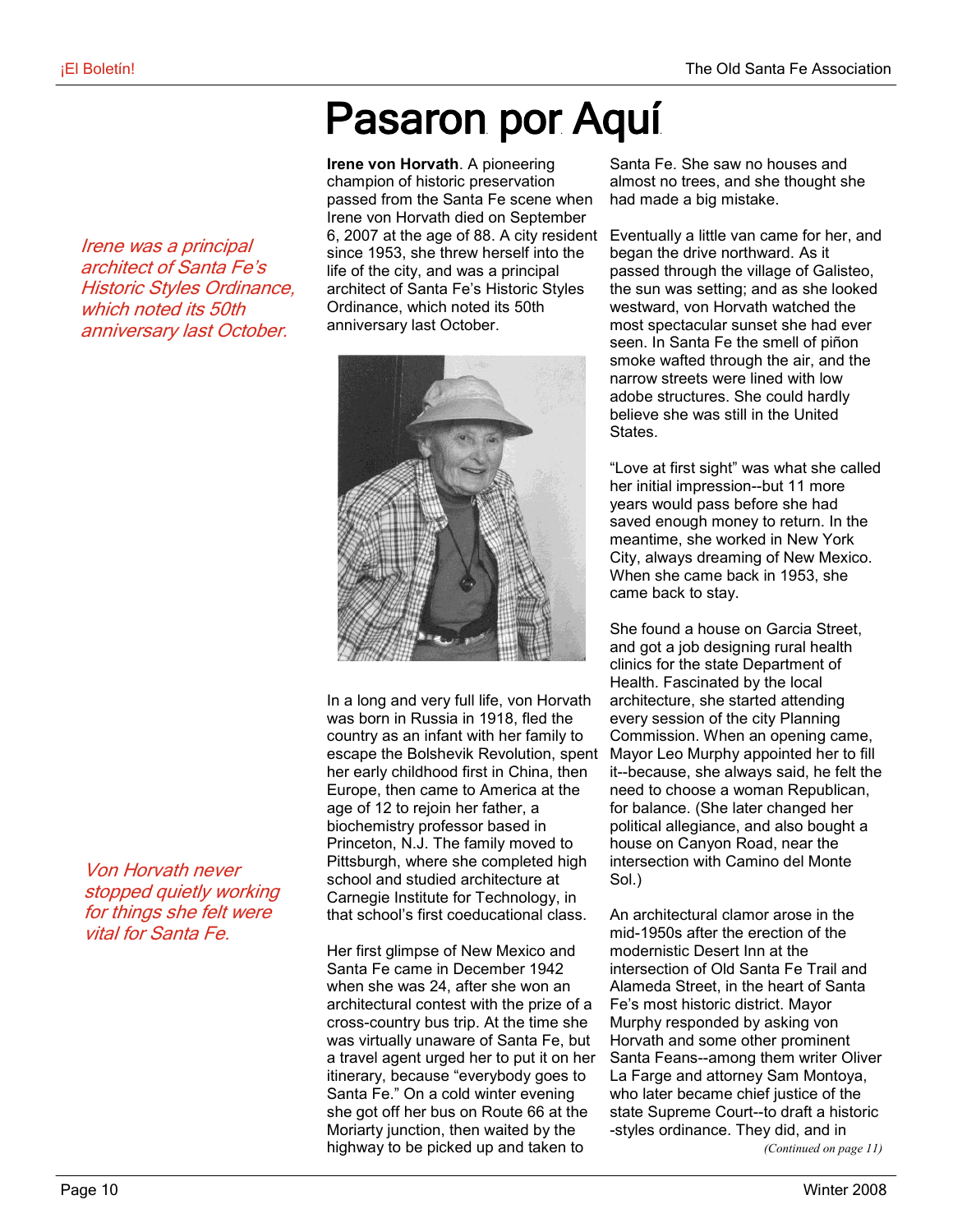1957 it was enacted into law as one of the nation's first. *Treasures (Continued from page 10)*

Von Horvath never stopped quietly working for things she felt were vital for Santa Fe. She fought for Hispanic names on local streets; against state plans for a major highway through the downtown; against development on Atalaya Mountain. A few years ago she donated wooded and rolling land in the Sangre de Cristo foothills to become a hiking trial, and insisted that the trail be named for a friend, artist Dorothy Stewart.

Irene von Horvath was buried in a small cemetery overlooking the northern Estancia Valley, near the place where she first gazed upon New Mexico, 65 years earlier. After her death, her will revealed one final, lasting and enormous gift she made to the cause of historic preservation. Named as inheritor of her extremely valuable Canyon Road property was the Old Santa Fe Association. Whether OSFA sells, leases or utilizes the property, it is sure to be a major factor helping the organization advance its mission.

**John "Jack" T. Watson**, one of the twentieth-century leaders of historic preservation in Santa Fe, died on September 7, in the third month of his 100<sup>th</sup> year. Jack arrived in Santa Fe in 1936, joining his father's law firm and later serving on the state Supreme Court. John Gaw Meem, Jack's neighbor, recruited him into Santa Fe's historic preservation movement. Jack then served on the board of directors of the Old Santa Fe Association. When

the need for a nonprofit preservation organization was recognized, Meem, established the Historic Santa Fe Foundation with Watson's help.

Jack was also an active member of the New Mexico Historical Society. His lifelong interest in history and archaeology led to his enthusiastic support of the School of American Research, now the School for Advanced Research. Those interests also led Jack to travel to many of the world's great cultural monuments. His wife, Jane, who died in 1984, was a strong supporter of Santa Fe's cultural preservation efforts and served on many boards. Jack's interest in historic preservation inspired his son, Alan "Mac" Watson, to pursue a career in the discipline. As was his father, Mac is currently an OSFA board member and operates Watson Conserves, a business focusing on historic planning, preservation and education.



Jack Watson , "rod and chain man" for the U.S. Geological Survey in the 1920s.

Santa Fe Cable TV Channel 28 What's happening at City Hall. And more.

### MAYOR AND CITY COUNCIL

| Mayor David Coss                                             | 988-7373             |
|--------------------------------------------------------------|----------------------|
| <b>District 1</b><br>Patti Bushee<br>Chris Calvert           | 982-1270<br>992-8097 |
| District 2<br>Karen Heldmeyer<br>Rebecca Wurzburger          | 982-3968<br>982-6351 |
| District 3<br>Miquel Chavez<br>Carmichael Dominguez 955-6590 | 984-8125             |
| District 4<br><b>Matthew Ortiz</b><br>Ron Trujillo           | 424-3930<br>424-1791 |

### SANTA FE COUNTY **COMMISSIONERS**

Harry B. Montoya (D) 2003-2010 Commissioner, District 1 Santa Fe County Commission (505) 986-6200 hmontoya@co.santa-fe.nm.us

Virginia Vigil (D) 2004-2007 Chair, Board of County **Commissioners** Commissioner District 2 (505) 995-2755 vvigil@co.santa-fe.nm.us

Mike D. Anaya (D) 2003-2010 Commissioner District 3 (505) 986-6200 manaya@co.santa-fe.nm.us

Paul Campos (D) 2001-2008 Commissioner District 4 986-6060 pcampos@co.santa-fe.nm.us

Jack Sullivan (D) 2001-2008 Commissioner - District 5 982-4481 Ext. 3 jsullivan@co.santa-fe.nm.us